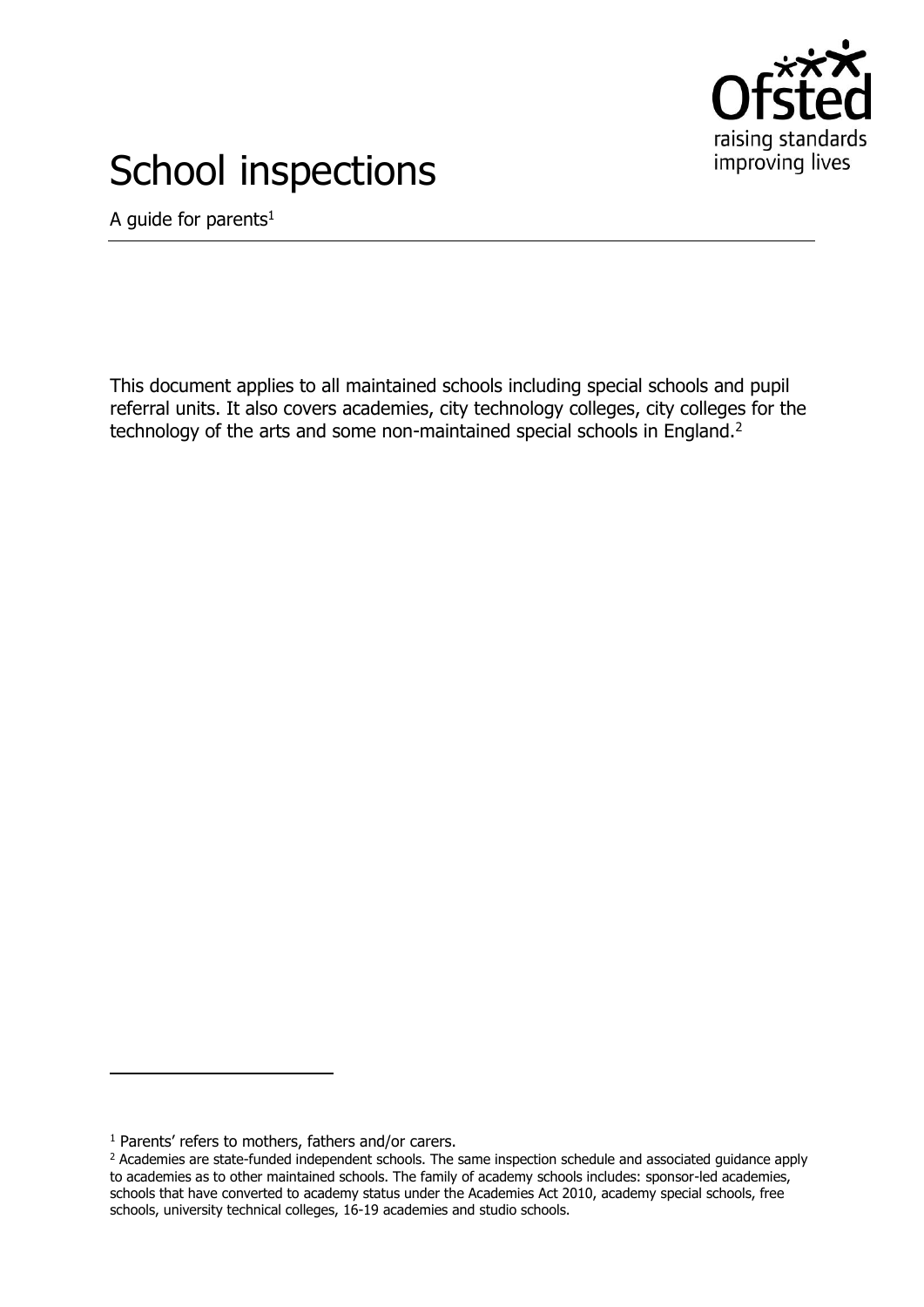# **Why does Ofsted inspect schools?**

We inspect schools to provide information to parents and carers, to promote improvement and to hold schools to account for the public money they receive. School inspections are required by law. We provide an independent assessment of the quality and standards of education in schools, and check whether pupils are achieving as much as they can.

# **When do inspections happen and how long do they last?**

A school that was judged to be outstanding at its last inspection is 'exempt' from routine inspection. We will not normally inspect 'exempt' schools unless we have a concern about their performance. Ofsted will also carry out an annual assessment of an 'exempt' school's performance (from the third year after the school's last inspection) to determine whether an inspection might be necessary. 'Exempt' schools continue to be inspected as part of Ofsted's programme of surveys of curriculum subjects and aspects of the curriculum. Exemption from inspection does not apply to maintained nursery schools, Special Schools or Pupil Referral Units.

A school judged to be 'good' is normally inspected within five school years from the end of the school year in which it was last inspected.

A school judged as 'requires improvement' will receive monitoring visits from inspectors to check its progress and is inspected within a period of two years. If at that inspection it is still judged as 'requires improvement', there will be further monitoring, and another inspection will take place within a further two years. If at this inspection it is still not 'good', it is highly likely that it will be judged 'inadequate' and deemed to require special measures.

A school that was judged to be 'satisfactory' under the previous school inspection framework (before September 2012) may receive a monitoring visit from inspectors and is likely to be inspected by the end of the school year 2013/14.

Most schools receive notice of their inspection on the afternoon of the working day before the inspection begins. However, Ofsted can inspect any school without notice where this is judged to be appropriate. The inspection usually lasts for two days and the number of inspectors on the inspection team will vary according to the size and nature of the school.

## **Who inspects schools?**

Her Majesty's Inspectors and additional inspectors carry out the inspections. All inspectors have been trained to, and assessed against, Ofsted's standards.

# **What happens during an inspection?**

Inspectors look at the school's self-evaluation and analyse the pupils' progress and attainment. They talk to the headteacher, governors, staff, and pupils, and consider your views as a parent. They spend most of their time observing a wide range of lessons and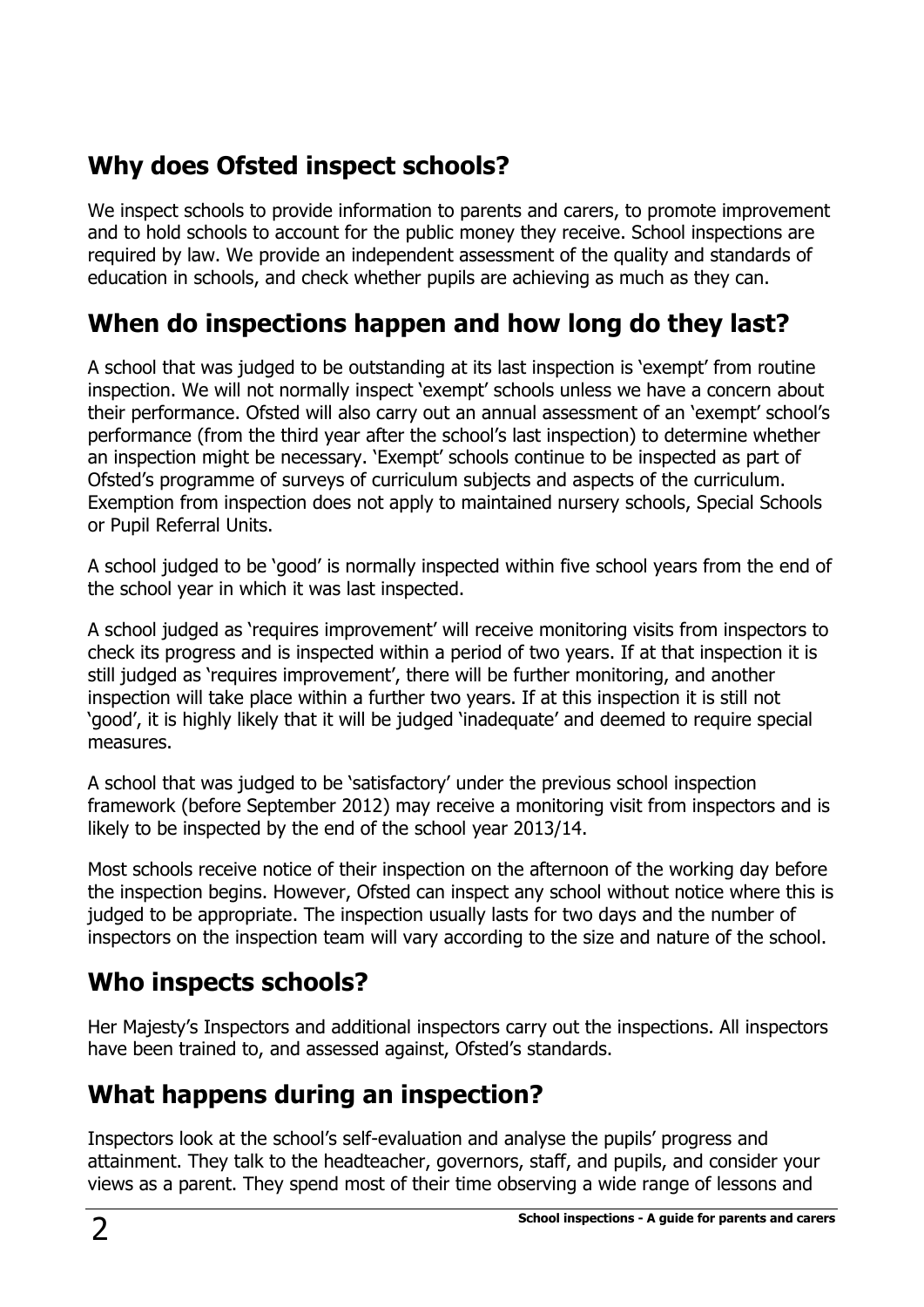

looking at the quality of teaching in the school, and its impact on learning and progress. They also look at the behaviour and safety of pupils at the school, the promotion of spiritual, moral, social and cultural development; and how well the school is led and managed.

#### **How can I make my views known?**

If you are the registered parent of a child at the school, the school will send you a letter notifying you of the dates of the inspection. This letter provides you with details and options for providing your views. Our survey site, Parent View, is the main source of gathering parents' views about a school. Inspectors will use the views expressed on Parent View when inspecting your child's school.

#### **Can I speak to the inspectors?**

You may have the chance to speak to the inspectors during the inspection, for example at the start of the school day. The inspection administrators will be happy to pass on messages to the inspectors and may be able to arrange telephone conversations if you are unable to speak to them in person. Their contact details will be in the letter that tells you about the inspection. Please remember that inspectors cannot deal with complaints concerning individual pupils or settle disputes between you and the school.

## **What happens after the inspection?**

We give schools an overall grade from 1 to 4:

- qrade 1 (outstanding)
- qrade  $2$  (good)
- qrade 3 (requires improvement)
- qrade 4 (inadequate).

The lead inspector reports her or his judgement to the headteacher and governors. The inspectors' findings are published in a report for the school, parents and the wider community. Inspection reports provide information about the effectiveness of the school's work and contain recommendations about what the school should do to improve further. The school must take all reasonable steps to make sure you receive a copy of the report.. Reports are also published on our website: [www.ofsted.gov.uk/reports.](http://www.ofsted.gov.uk/reports)

# **What happens if Ofsted judges a school to be 'inadequate'?**

If inspectors judge a school to be inadequate it will be placed in one of the following two categories.

#### **Special measures**

This means the school is failing to provide its pupils with an acceptable standard of education, and is not showing the capacity to make the improvements needed. Inspectors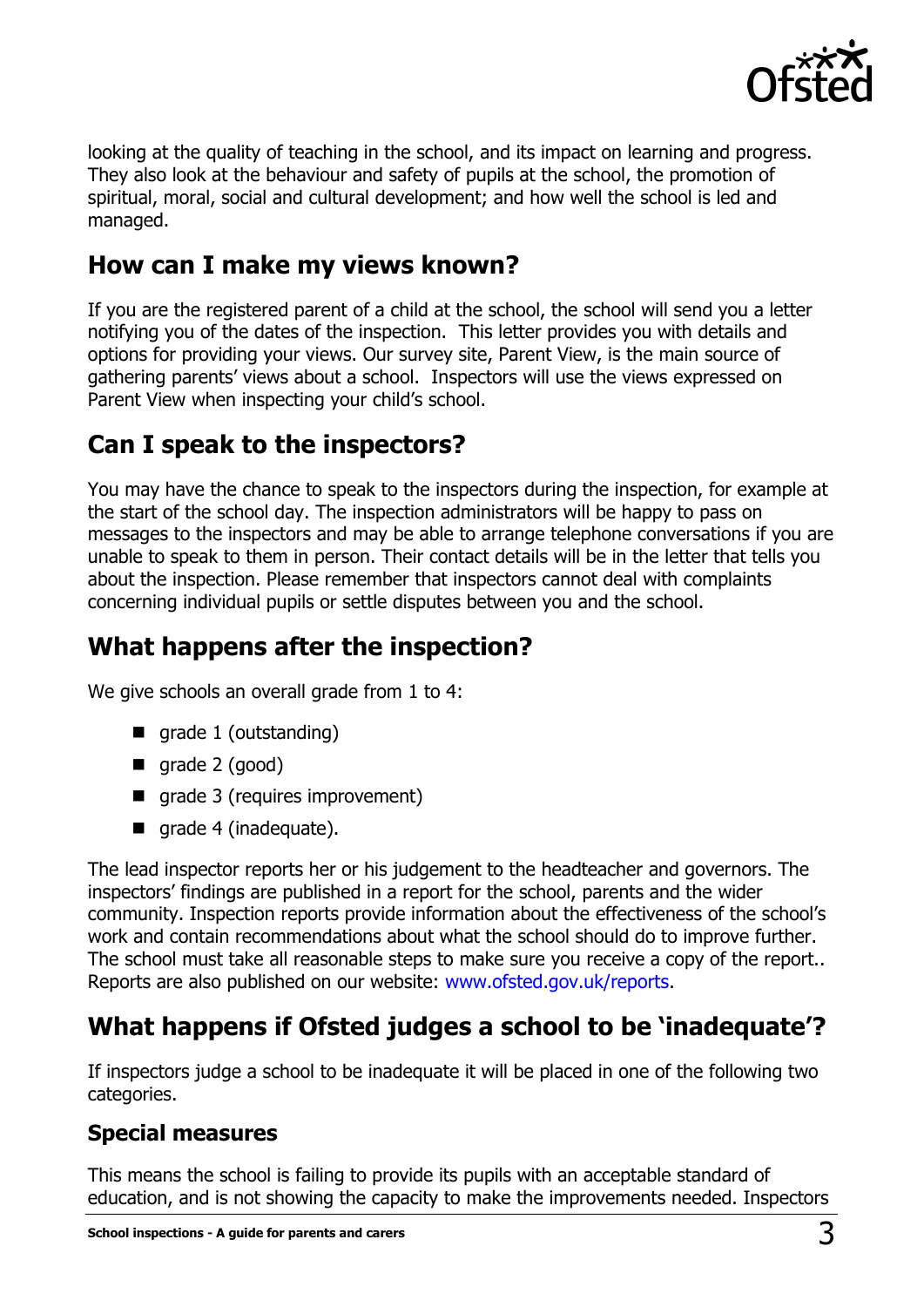will visit the school regularly to check its progress, until it can be removed from the category. We will inspect it again after about two years.

#### **Serious weaknesses**

This means that one or more of the key areas of the school's performance require significant improvement, but the leaders and managers have demonstrated the capacity to improve. Inspectors will visit the school regularly to check its progress, until it can be removed from the category. It will be inspected again within 18 months of its last inspection.

Schools that were judged to be 'inadequate' and made subject to a notice to improve under the previous school inspection framework (before September 2012) may receive a monitoring visit from inspectors and will normally be inspected within 18 months of their last inspection.

#### **Where can further details be found about school inspections?**

The 'Framework for school inspection' sets out the statutory basis for inspections. It summarises the main features of school inspections and describes how the general principles and processes of inspection are applied. The 'School inspection handbook' sets out what inspectors must do and what schools can expect, and provides guidance for inspectors on making their judgements. Both documents are available on Ofsted's website www.ofsted.gov.uk.

# **What happens if I have concerns about the inspection?**

Complaints are rare, but we treat them very seriously. You can find out more on our website at [www.ofsted.gov.uk,](http://www.ofsted.gov.uk/) or by calling our helpline on 0300 123 4666.

If you need any more information about our work, please visit our website or call our helpline.

# **What happens if I have concerns about my child's school?**

If you are concerned about your child's school, you should start by talking directly to the teachers or headteacher or, if necessary, the governing body or the local authority. If you are not satisfied with the responses you receive Ofsted may be able to help.

You can find out more on our website or by calling our helpline.

**Helpline: 0300 123 4666 www.ofsted.gov.uk**